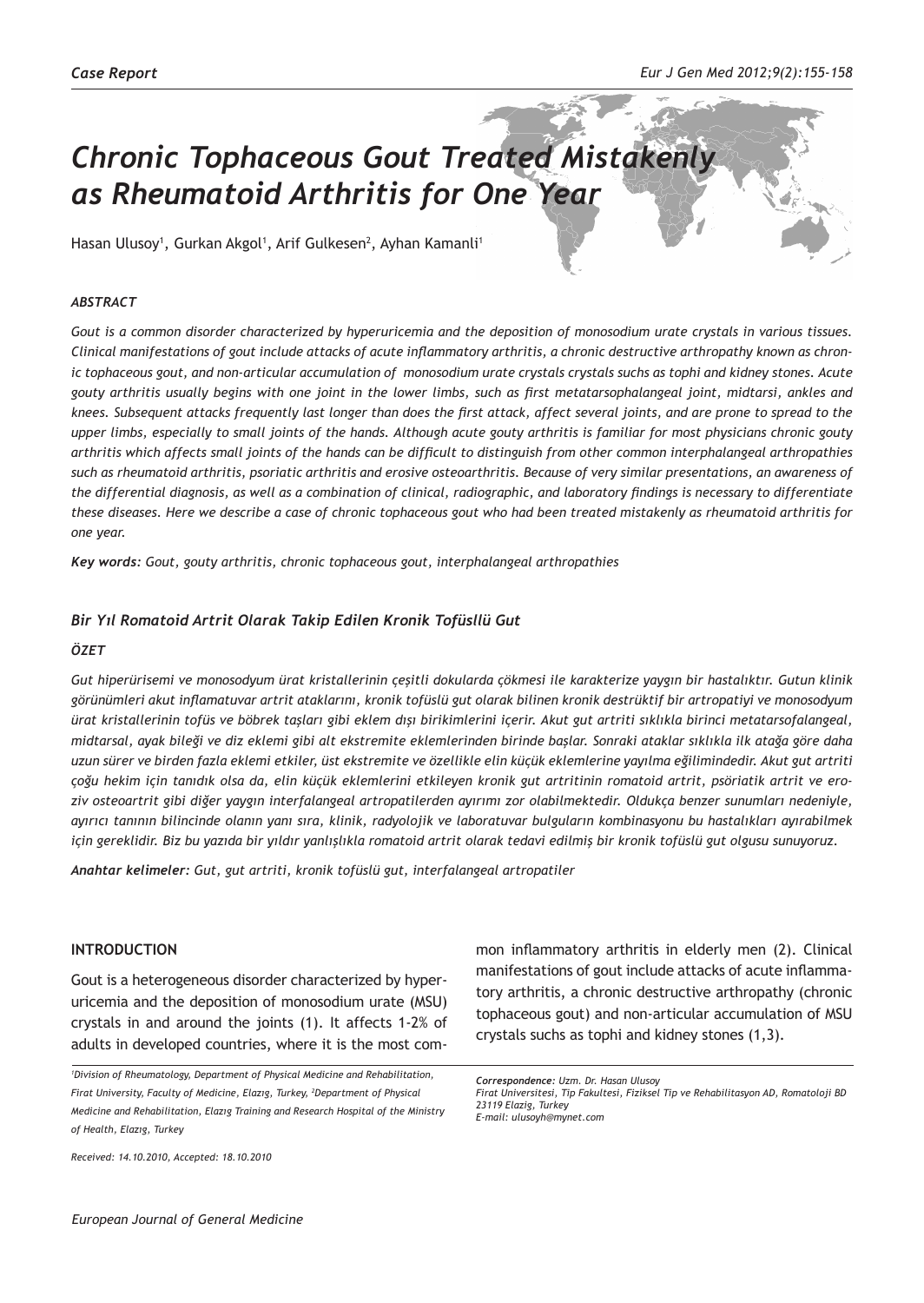Although the initial attack of arthritis is monoarticular and usually affects the first metatarsophalangeal (MTP) joint, polyarticular involvement becomes much more frequent as time goes on, especially in the chronic tophaceous gout stage. With diffuse and symmetric involvement of small joints in the hands and feet, chronic tophaceous gout can be confused with other common interphalangeal arthropathies such as rheumatoid arthritis (RA), psoriatic arthritis (PsA) and erosive osteoarthritis (EOA) (1,4,5). Here we describe a case of chronic tophaceous gout who had been treated mistakenly as RA for one year.

## **CASE**

A 66-year-old man presented with pain and swelling episodes of wrists, metacarpophalangeal (MCP) and proximal interphalangeal (PIP) joints in both hands for three years. He also described painful swelling and redness attacks at the dorsum of the feet for over six years. These painful episodes had been relieving with non-steroidal anti-inflammatory drugs (NSAIDs) within two days. In an out patient clinic, the patient had been diagnosed as RA and treated with methotrexate 12.5 mg/week and sulfasalazine 2 g/day for one year. Despite decreasing, his complaints had repeated sometimes in the small joints of the hands. On initial examination, tenderness and swelling were found in the wrists, MCP and PIP joints (Figure 1). Strikingly, an olecranon bursitis and the tophaceous deposits located within the skin overlying this bursa were shown on the left elbow (Figure 2). Hand radiographs

showed the typical features of chronic gout in the MCP and PIP joints, including extra-articular erosions with overhanging edges, spared joint spaces and relative lack of periarticular osteopaenia (Figure 3). Laboratory findings showed a normal erythrocyte sedimentation rate (ESR) (10 mm/h; normal <20) and C-reactive protein (CRP) level (4.8 mg/l; normal <5 mg/l). The patient was negative for rheumatoid factor (RF), anti-cyclic citrullinated peptide antibodies (anti-CCP) and antinuclear antibodies (ANA). C3 and C4 complement levels were within normal limits. Although the serum uric acid level was slightly elevated (7.7 mg/dl; normal <7 mg/dl), 24 hour urinary excretion of uric acid was markedly elevated (1048 mg; normal <750 mg). Abdominal ultrasound did not reveal any urate stone in the kidneys. According to these clinical, radiological and laboratory findings he was diagnosed with chronic tophaceous gout and other possible rheumatic diseases which could affect small joints in the hands were excluded. Thereafter, the patient was prescribed a medical treatment consisted of allopurinol (300 mg/day) and colchicine (1.5 mg/day). Methotrexate and sulfasalazine doses were gradually tapered and eventually completely stopped. Six months after initiation of allopurinol, there is a considerable decreasing in the excretion of uric acid in twenty-four hour urine (from 1048 mg to 386 mg). No evidence of any collagen tissue disease has been shown during clinical and laboratory follow-up for six months.



*Figure 1. Clinical appearance of the patient hands. Note swell-ing of the proximal interphalangeal joints, espacially on the second, fourth and fifth fingers of right hand, on the second and fifth finger of left hand.* 



*Figure 2. Deposits of uric acid (tophi) within the skin overlying the olecranon process.*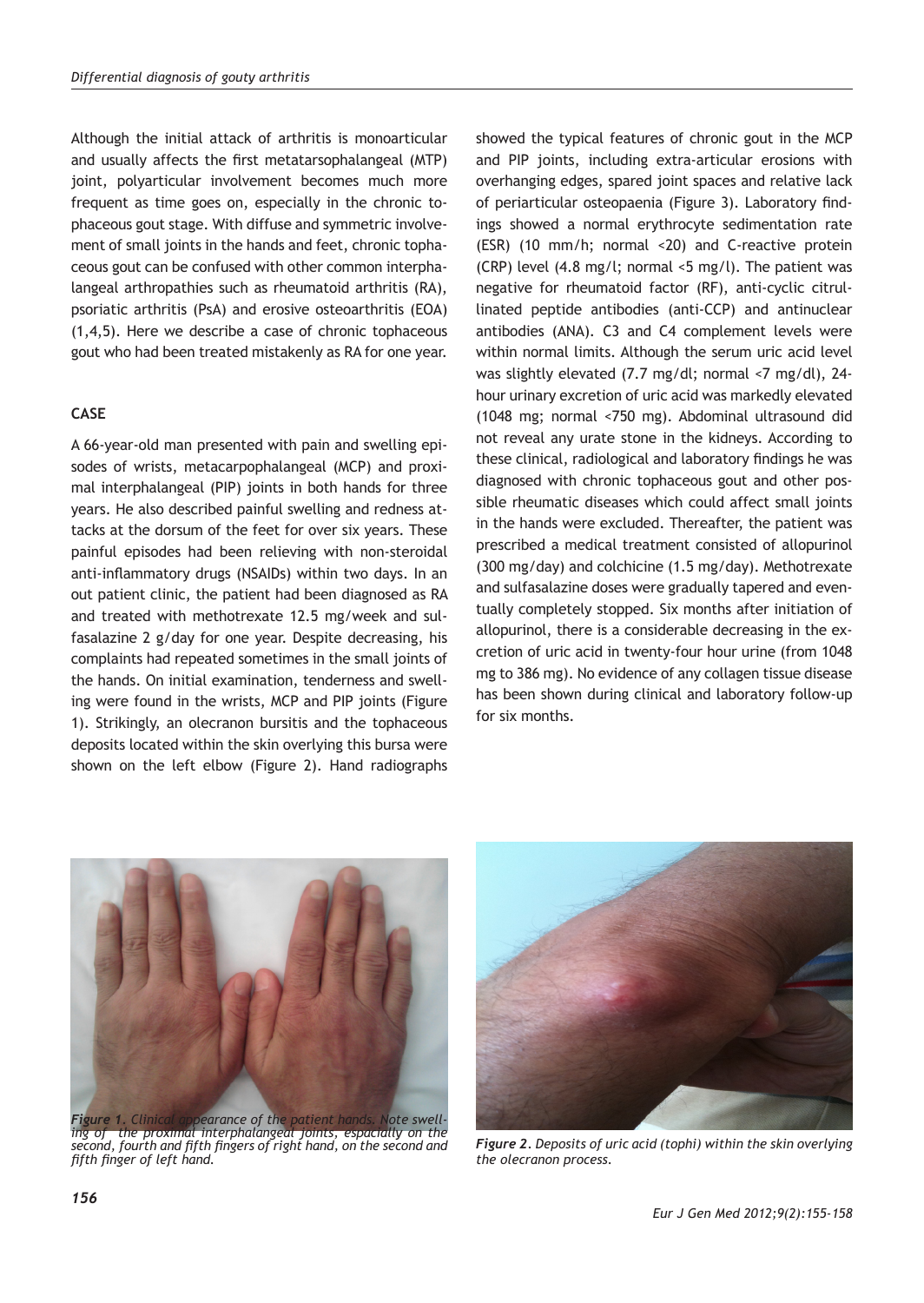

*Figure 3. Articular spaces are preserved, despite the presence of osseous erosions. Soft tissue swelling of proximal interphalangeal joints is evident. Extra-articular erosions at the ulnar aspects of second finger of right hand (white arrow). Note overhanging margins associated with these erosions in this finger. Extra-articular cysts (black arrows) in the proximal phalanx of third finger, in the middle phalanx of fourth finger, in the forth metacarpal of right hand. Subtle cysts at the fifth and fourth proximal interphalangeal joints of left hand (black arrows).*

## **DISCUSSION**

Gout is probably the best understood and most manageable of all common systemic rheumatic diseases. It is a disorder of purine metabolism and results from longstanding hyperuricaemia and urate crystal deposition in various tissues (6,7). The natural history of articular gout is typically composed of three periods: asymptomatic hyperuricaemia, episodes of acute gouty arthritis with asymptomatic intervals, and chronic gouty arthritis (1). Acute gouty arthritis usually begins with one joint in the lower limbs (85-90% of cases). The first MTP joint is the most frequent initial point (60% of cases), which is classically termed podagra. The next most frequent locations are the midtarsi, ankles, knees and arms. The initial attack is rarely polyarticular (3-14% of cases) (1,2). Subsequent attacks frequently last longer than does the first attack, affect several joints, and spread to the upper limbs, especially to small joints of the hands. In untreated patients chronic tophaceous gout may develop, which is characterised by chronic destructive polyarticular involvement and tophi (7,8). If small joints of the hands is affacted chronic tophaceous gout can be con-

#### C. The presence of 6 of the following 12 findings listed below: 1. More than one attack of acute arthritis\*

means or microscopy

fluid or

or

- 2. Maximal inflammation developed within 24 hours\*
- 3. Attack of monoarticular arthritis\*
- 4. Joint redness observed\*
- 5. First metatarsophalangeal joint painful or swollen
- 6. Unilateral attack involving first metatarsophalangeal joint

A. The presence of characteristic urate crystals in the joint

*Table 1. Criteria for the classification of primary gouty arthritis of American College of Rheumatology.*

B. A tophus proved to contain urate crystals by chemical

- 7. Suspected tophus\*
- 8. Hyperuricemia\*
- 9. Asymmetric swelling within a joint
- 10. Subcortical cysts without erosion\*
- 11. Negative culture of joint fluid during acute attack

fused with other more common interphalangeal arthropathies. Although the definite diagnosis of gouty arthritis rests upon the presence of MSU crystals in synovial fluid or tophus aspirate, analysis of clinical, radiological and laboratory findings are the keys to differentiate of this disease from other erosive interphalangeal arthropathies such as RA, PsA, EOA, chronic renal diseases and endocrine diseases (9). Although our patient did not approve of aspiration of tophi, the presence of elevated serum uric acid level, raised 24-hour urinary excretion of uric acid, tophus formations and characteristic radiological appearances allowed to diagnose the patient with chronic gouty arthritis. Moreover, these findings have met the criteria for the classification of primary gouty arthritis of American College of Rheumatology (Table 1) (10).

The prevalence of gout is much higher in men than in women and rises with age (11). Epidemiologically, our patient who was a 66-year-old man was prone to develop gout. Hyperuricaemia is the key predictor for development of gout (9). Both serum level and 24-hour urinary excretion of uric acid were higher than normal values in the current patient. Renal mechanisms are responsible for hyperuricaemia in about 90% of individuals because impaired excretion of renal uric acid is the main mechanism underlying the rise in the urate pool (12). Renal function tests were normal in this patient. Patients who overproduce uric acid represent less than 10% of those with gout (1). Diseases associated with enhanced turnover of nucleic acid and hyperuricaemia, such as myelo